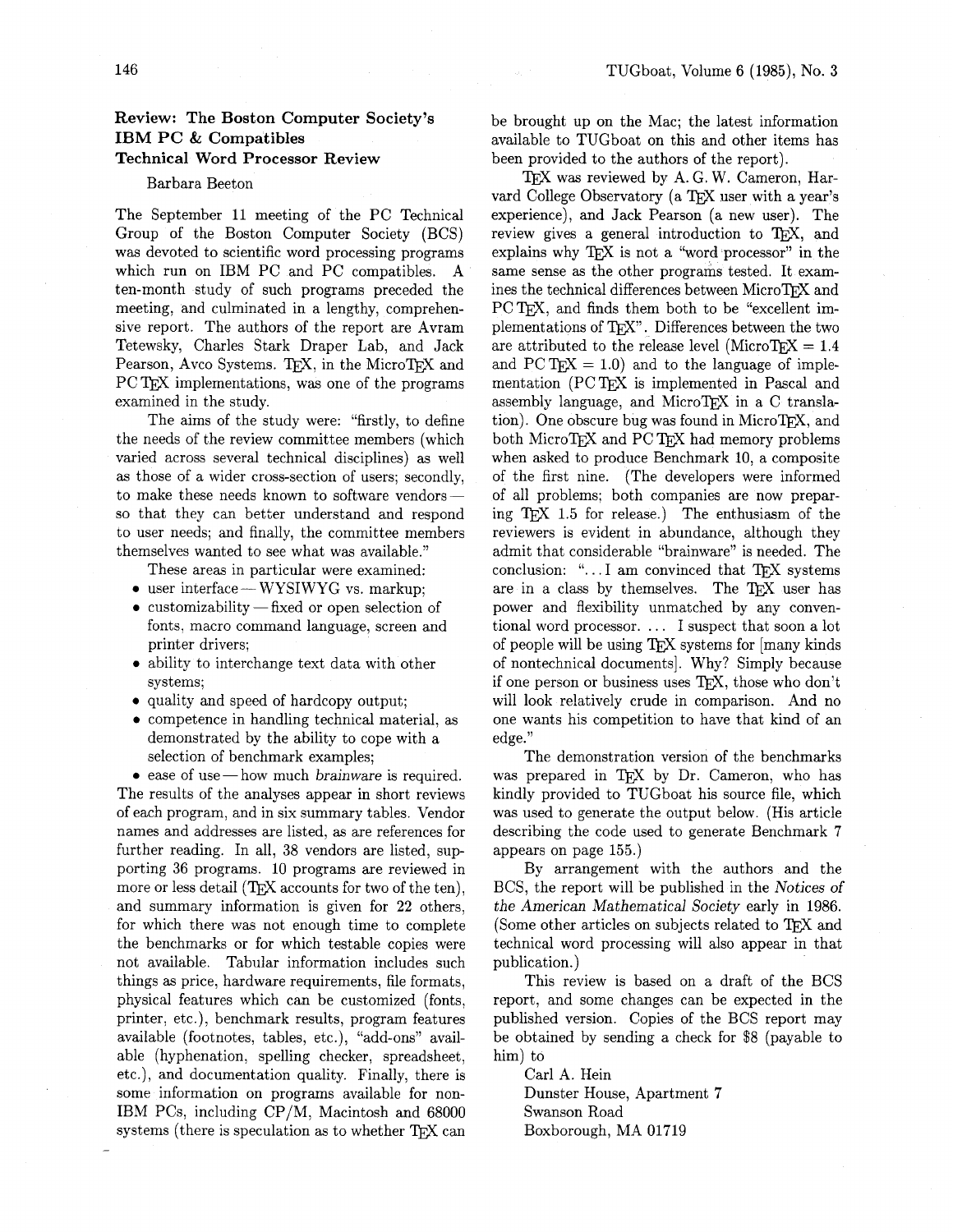### **Benchmark** 1:

Tsang, L., and Kong, J.A., Journal of Applied Physics, 51(7), July 1980, page 3471, equation 110.

$$
W_{m_1n_1n_2}^{3\beta}(p_1, p_2) = U_{m_1n_1}^{3\beta}(p_1, p_2) + \int_0^\infty \frac{dp_3p_3^2}{8\pi^3} \sum_n \sum_m \sum_{\alpha_2} \sum_{\beta_2} \sum_{n'} \sum_{n''} (-1)^m
$$
  
 
$$
\times \left(\frac{U_{m_1n_1}^{33}(p_1, p_2)}{p_3^2 - k^2}\right) z_{3m_1n_1} h_n(p_3, p_2) \cdot a_{mn(m_1 - m)n'n_2}^{\alpha_2 3} a_{-mn(-m_1 + m)n'n_2}^{\alpha_2 \beta} W_{(m_1 - m)n'n'}^{\alpha_2 \beta_2} (p_3, p_2). \tag{110}
$$

## **Benchmark 2:**

Papoulis, Athanasios, Probability, Random Variables, and Stochastic Processes, McGraw-Hill, 1984, page 17.

Unions and intersections The sum or union of two sets  $A$  and  $B$  is a set whose elements are all elements of  $A$  or of  $B$  or of both (Fig. 2-3). This set will be written in the form

 $A + B$  or  $A \cup B$ 

The above operation is commutative and associative:

$$
A + B = B + A \qquad (A + B) + C = A + (B + C)
$$

We note that, if  $B \subset A$ , then  $A + B = A$ . From this it follows that

$$
\mathcal{A} + \mathcal{A} = \mathcal{A} \qquad \qquad \mathcal{A} + \{\emptyset\} = \mathcal{A} \qquad \qquad \mathcal{I} + \mathcal{A} = \mathcal{I}
$$

The product or intersection of two sets  $A$  and  $B$  is a set consisting of all elements that are common to the sets  $A$  and  $B$  (Fig. 2-3). This set is written in the form

 $AB$  or  $A \cap B$ 

## **Benchmark 3:**

Feynman, Richard P., The Feynman Lectures in Physics, Addison-Wesley Publishing Co., Vol. 3, page 20-12, Table 20-1.

| Table 20-1 |  |
|------------|--|
|------------|--|

| Physical Quantity | Operator                  | Coordinate Form                                                                      |  |
|-------------------|---------------------------|--------------------------------------------------------------------------------------|--|
| Energy            | Ĥ                         | $-\frac{\hbar^2}{2m}\nabla^2+V(r)$<br>Ĥ                                              |  |
| Position          | $\hat{x}$                 | $\boldsymbol{x}$                                                                     |  |
|                   | $\frac{\hat{y}}{\hat{z}}$ | $\boldsymbol{y}$                                                                     |  |
|                   |                           | $\boldsymbol{z}$                                                                     |  |
| Momentum          | $\hat{p}_x$               | $\hbar\,\partial$<br>$\hat{\mathcal{P}}_x$<br>$\overline{i} \overline{\partial x}$   |  |
|                   | $\hat{p}_y$               | $\hbar\,\partial$<br>ŷ<br>$\overline{i}\ \overline{\partial y}$                      |  |
|                   | $\hat{p}_z$               | $\hbar$ $\partial$<br>$\hat{\mathcal{P}}_z$<br>$\overline{i}\ \overline{\partial} z$ |  |

In this list, we have introduced the symbol  $\mathcal{P}_x$  for the algebraic operator  $(\hbar/i)\partial/\partial x$ :

$$
\hat{\mathcal{P}}_x = \frac{\hbar}{i} \frac{\partial}{\partial x}.
$$
\n(20.60)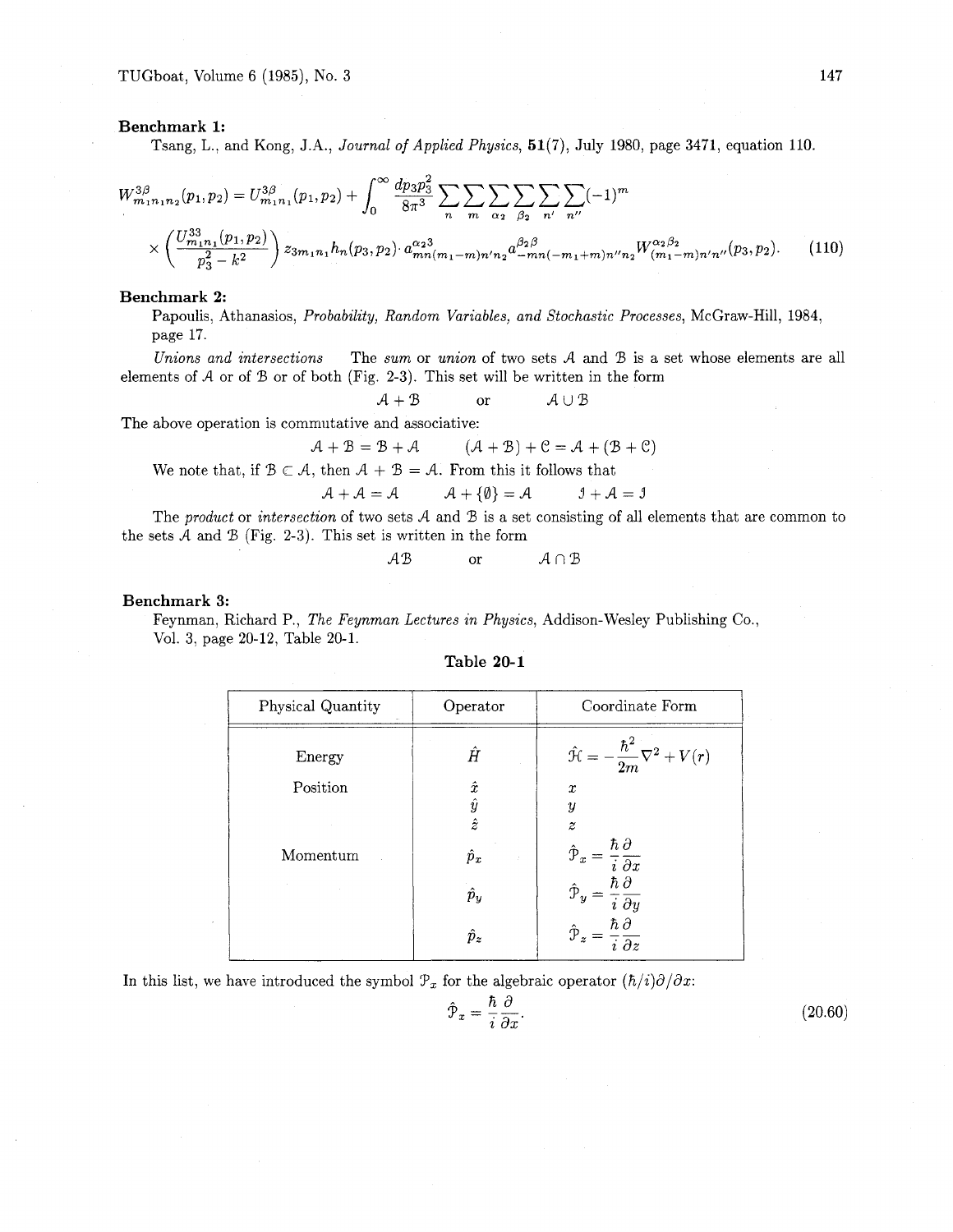#### **Benchmark 4:**

Brogan, W.L., Modern Control Theory, QPI Quantum Press Inc., Prentice Hall, 1982, page 180, Figure 9.11.



**Fig. 9.11** 

From Fig. 9.11,

9.11,<br>  $\begin{bmatrix} \dot{x}_1 \\ \dot{x}_2 \\ \dot{x}_3 \end{bmatrix} = \begin{bmatrix} -5 & 0 & 0 \\ 0 & -2 & 1 \\ 0 & 0 & -2 \end{bmatrix} \begin{bmatrix} x_1 \\ x_2 \\ x_3 \end{bmatrix} + \begin{bmatrix} 1 \\ 0 \\ 1 \end{bmatrix} u$  and  $y = \begin{bmatrix} -2/9 & 1/3 & 2/9 \end{bmatrix} x$ 

#### **Benchmark 5:**

Marsden, J.E., Elementary Classical Analysis, W. H. Freeman and Co., 1974, page 234, proof of Theorem 2.

**Proof:** Define the function  $G: \mathbf{A} \subset \mathbf{R}^n \times \mathbf{R}^m \to \mathbf{R}^n \times \mathbf{R}^m$  by  $G(x, y = (x, F(x, y))$ . Since F is of class  $C^p$  and the identity mapping is of class  $C^{\infty}$ , it follows that G is of class  $C^p$ . The matrix of partial derivatives of G (Jacobian matrix) is

| 1                                           |  | 0                                                     |                                             | 0                                            |
|---------------------------------------------|--|-------------------------------------------------------|---------------------------------------------|----------------------------------------------|
| 0                                           |  |                                                       |                                             |                                              |
|                                             |  |                                                       |                                             |                                              |
| $\bf{0}$                                    |  | 1                                                     | 0                                           | 0                                            |
| $\partial F_1$<br>$\overline{\partial x}_1$ |  | $\partial F_1$<br>$\overline{\partial x_n}$           | $\partial F_1$<br>$\overline{\partial} y_1$ | $\partial F_1$<br>$\overline{\partial}{}y_m$ |
|                                             |  |                                                       |                                             |                                              |
| $\partial F_m$<br>$\overline{\partial x_1}$ |  | $\partial F_m$<br>$\overline{\partial}\overline{x}_n$ | $\partial F_m$<br>$\overline{\partial} y_1$ | $\partial F_m$<br>$\partial y_m$             |

#### **Benchmark 6:**

Henry, Allen F., Nuclear Reactor Analysis, MIT Press, Cambridge, Mass, 1982, page 495, equation 11.4.19, subequations 4 and 5.

$$
iB_r[\tilde{a}_{kl}^n] \equiv \frac{1}{2}(h_{n-1} + h_n) \int_0^R 2\pi r \, dr [\rho_k^{n*}(r)] \frac{d}{dr}[\Psi_l^n(r)].
$$